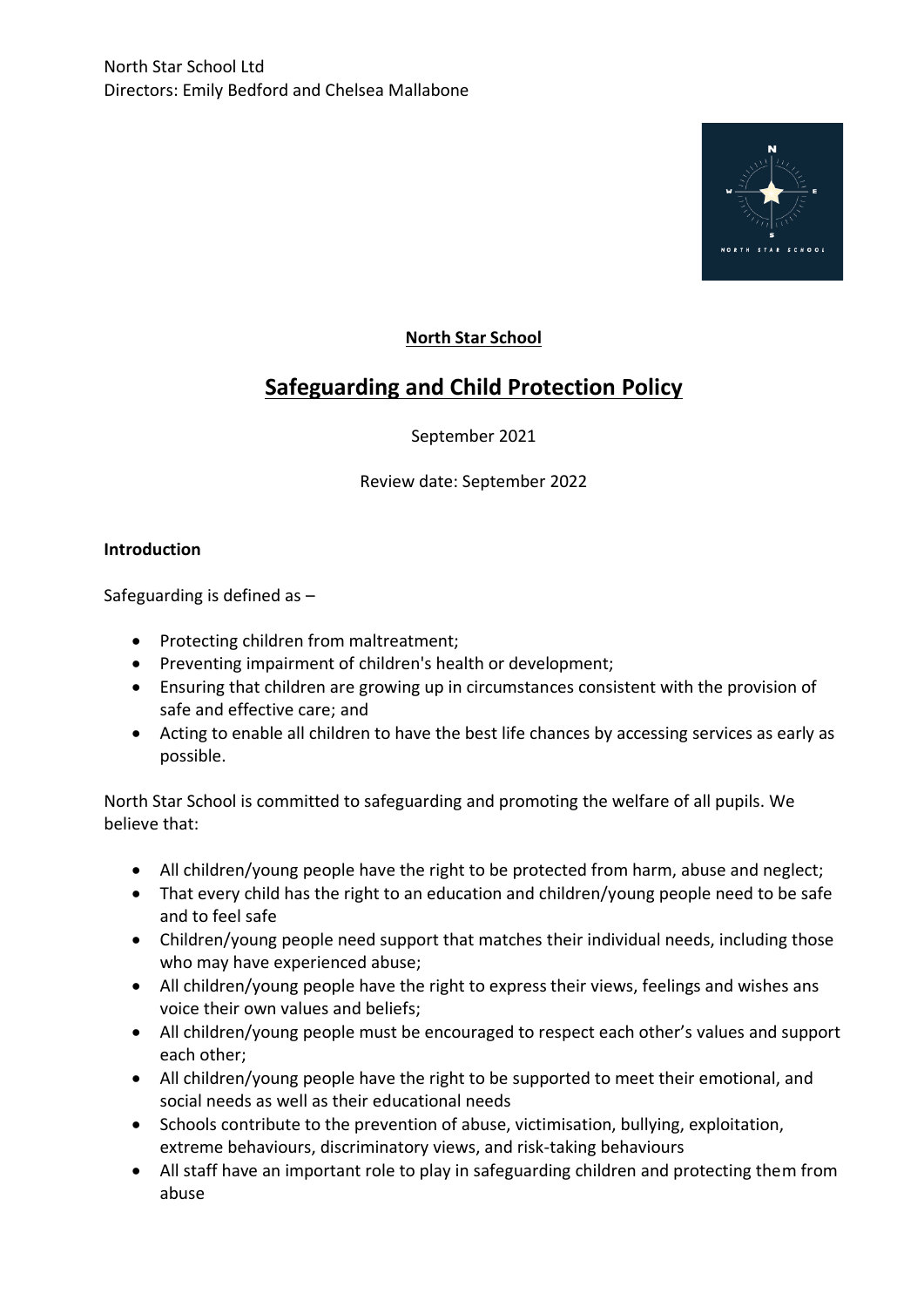

North Star School will fulfil their local and national responsibilities as laid out in the following documents –

- 1. The most recent version of Working Together to Safeguard Children
- 2. The most recent version of Keeping Children Safe in Education

#### **Aims**

This policy will contribute to the protection and safeguarding of our pupils and promote their welfare by:

- Clarifying standards of behaviour for staff and pupils
- Contributing to the establishment of a safe, resilient, and robust ethos in the school
- Introducing appropriate work within the curriculum
- Developing staff awareness of the cases of abuse
- Developing staff awareness of the risks and vulnerabilities that pupils may face
- Addressing concerns at the earliest possible stage
- Reducing the potential risks pupils/students face of being exposed to violence, extremism, exploitation, discrimination, or victimisation

#### **Expectations**

#### All staff

We expect all staff working at North Star School to be familiar with this safeguarding policy and understand their role in relation to safeguarding.

All staff will –

- Be subject to Safer Recruitment processes and checks
- Be involved, where appropriate, with the implementation of individual education plans, early help assessments, child in need plans and interagency child protection plans as managed by the SENCo
- Be alert to signs and indicators of possible abuse
- Record and share concerns with the Designated Safeguarding Lead/s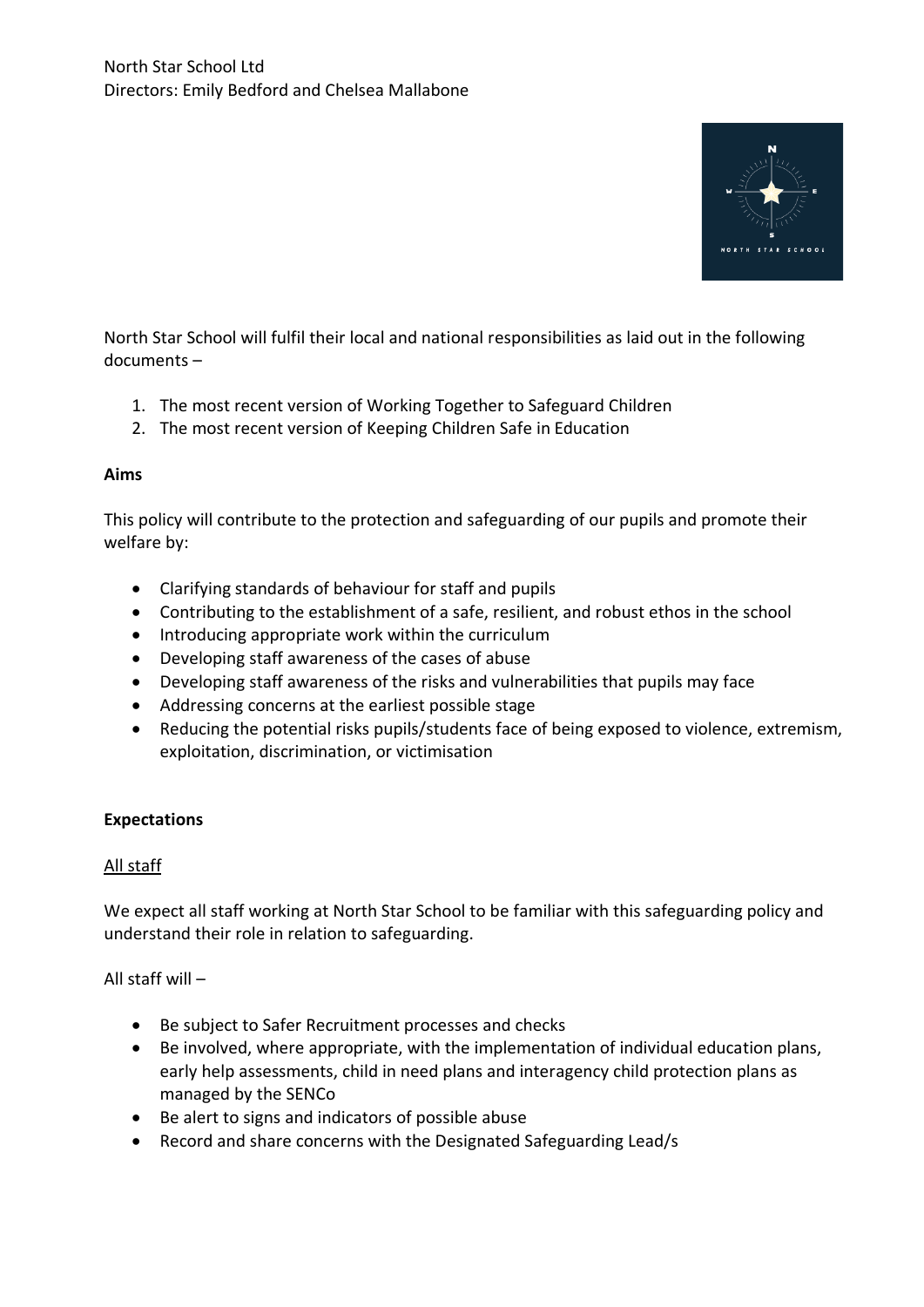

All staff will receive annual safeguarding and child protection training. Safeguarding updates and briefs will be shared with staff where appropriate. Key staff will undertake more specialist child protection training.

## Designated Safeguarding Leads

At North Star School, our trained DSL's are –

- Emily Bedford (Director and SENCo)
- Chelsea Mallabone (Director)

DSL's have lead responsibility, management oversight and accountability for child protection.

DSL's will lead regular case monitoring reviews of vulnerable children identified within the school. These reviews will be evidenced by minutes and recorded on child protection logs. These documents are stored securely and password protected.

#### **Directors**

The directors of North Star School will ensure that –

- The school has a safeguarding policy in accordance with most up to date legislation
- The school operates 'safer recruitment' procedures and ensures that appropriate checks are carried out on all new staff
- DSL's attend appropriate refresher training every two years
- The school remedies any deficiencies or weaknesses brought to its attention without delay
- The school has procedures for dealing with allegations of abuse against staff

# **Supporting staff**

We recognise the stressful and traumatic nature of safeguarding and child protection work.

We will support staff by providing an opportunity to talk through their anxieties with the DSL and seek further support as appropriate.

#### **The Curriculum**